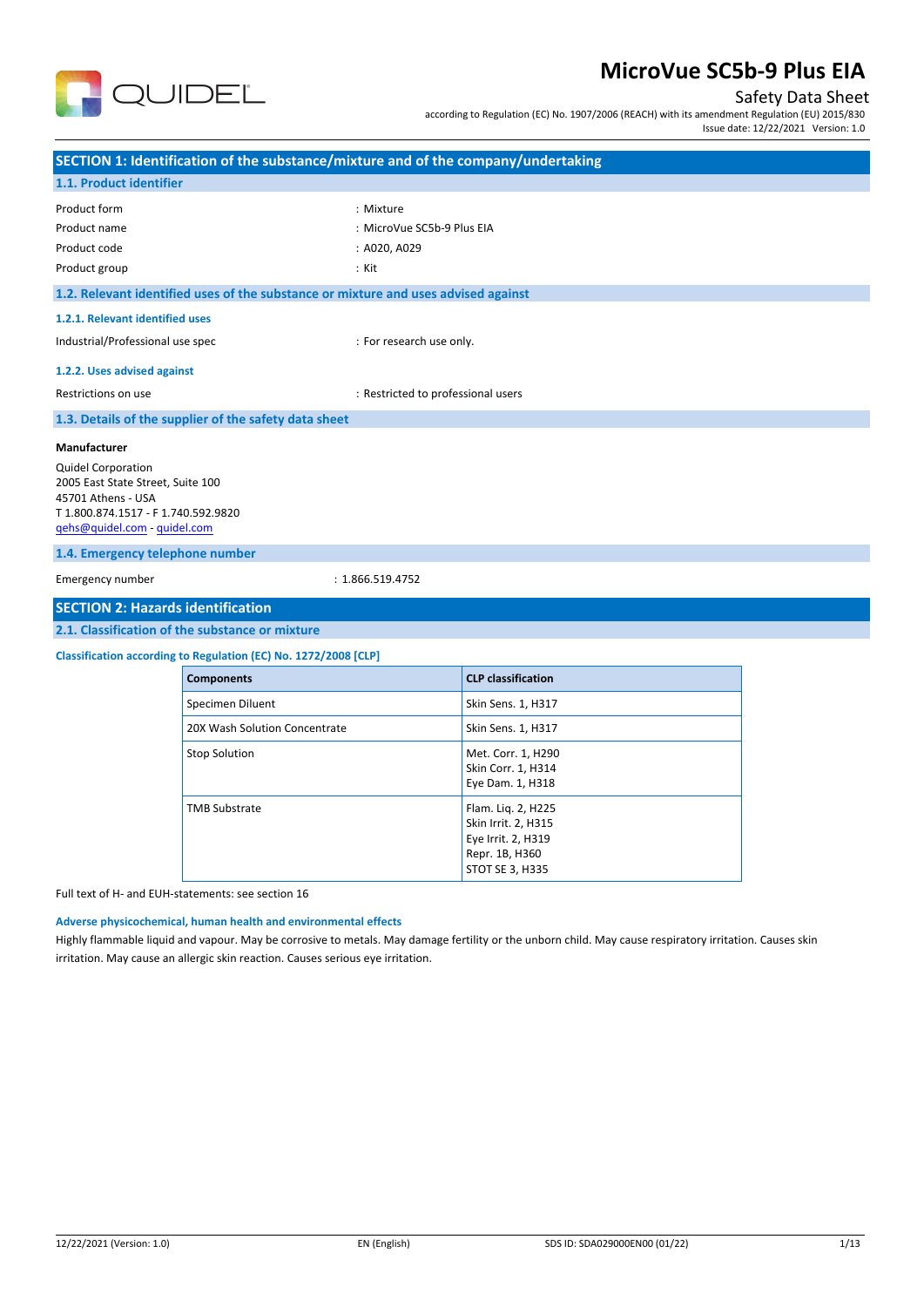

### Safety Data Sheet

according to Regulation (EC) No. 1907/2006 (REACH) with its amendment Regulation (EU) 2015/830 Issue date: 12/22/2021 Version: 1.0

#### **2.2. Label elements**

| <b>Components</b>             | <b>Pictograms</b> | <b>Signal word</b> | <b>Hazard statements</b>                                                                                                                                                                                                          | <b>Precautionary statements</b>                                                                                                                                                                                                                                                                                                                                                                                                                                                                                                                                                                                                                                                             |
|-------------------------------|-------------------|--------------------|-----------------------------------------------------------------------------------------------------------------------------------------------------------------------------------------------------------------------------------|---------------------------------------------------------------------------------------------------------------------------------------------------------------------------------------------------------------------------------------------------------------------------------------------------------------------------------------------------------------------------------------------------------------------------------------------------------------------------------------------------------------------------------------------------------------------------------------------------------------------------------------------------------------------------------------------|
| <b>Specimen Diluent</b>       |                   | Warning            | H317 - May cause an allergic<br>skin reaction.                                                                                                                                                                                    | P280 - Wear gloves, safety glasses, and lab coat.<br>P302+P352 - IF ON SKIN: Wash with plenty of water.<br>P333+P313 - If skin irritation or rash occurs: Get medical<br>advice/attention.<br>P501 - Dispose of contents/container to hazardous or<br>special waste collection point, in accordance with local,<br>regional, national and/or international regulation.                                                                                                                                                                                                                                                                                                                      |
| 20X Wash Solution Concentrate |                   | Warning            | H317 - May cause an allergic<br>skin reaction.                                                                                                                                                                                    | P280 - Wear gloves, safety glasses, and lab coat.<br>P302+P352 - IF ON SKIN: Wash with plenty of water.<br>P333+P313 - If skin irritation or rash occurs: Get medical<br>advice/attention.<br>P501 - Dispose of contents/container to hazardous or<br>special waste collection point, in accordance with local,<br>regional, national and/or international regulation.                                                                                                                                                                                                                                                                                                                      |
| <b>Stop Solution</b>          |                   | Danger             | H314 - Causes severe skin<br>burns and eye damage.                                                                                                                                                                                | P261 - Avoid breathing mist, spray.<br>P280 - Wear gloves, safety glasses, and lab coat.<br>P304+P340 - IF INHALED: Remove person to fresh air and<br>keep comfortable for breathing.<br>P305+P351+P338 - IF IN EYES: Rinse cautiously with water<br>for several minutes. Remove contact lenses, if present and<br>easy to do. Continue rinsing.<br>P321 - Specific treatment (see supplemental first aid<br>instruction on this label).<br>P501 - Dispose of contents/container to hazardous or<br>special waste collection point, in accordance with local,<br>regional, national and/or international regulation.                                                                        |
| <b>TMB Substrate</b>          |                   | Danger             | H225 - Highly flammable<br>liquid and vapour.<br>H315 - Causes skin irritation.<br>H319 - Causes serious eye<br>irritation.<br>H335 - May cause<br>respiratory irritation.<br>H360 - May damage fertility<br>or the unborn child. | P264 - Wash hands thoroughly after handling.<br>P280 - Wear gloves, safety glasses, and lab coat.<br>P302+P352 - IF ON SKIN: Wash with plenty of water.<br>P304+P340 - IF INHALED: Remove person to fresh air and<br>keep comfortable for breathing.<br>P305+P351+P338 - IF IN EYES: Rinse cautiously with water<br>for several minutes. Remove contact lenses, if present and<br>easy to do. Continue rinsing.<br>P332+P313 - If skin irritation occurs: Get medical<br>advice/attention.<br>P337+P313 - If eye irritation persists: Get medical<br>advice/attention.<br>P501 - Dispose of contents/container to hazardous or<br>special waste collection point, in accordance with local, |

No additional information available

### **SECTION 3: Composition/information on ingredients**

#### **3.1. Substances**

Not applicable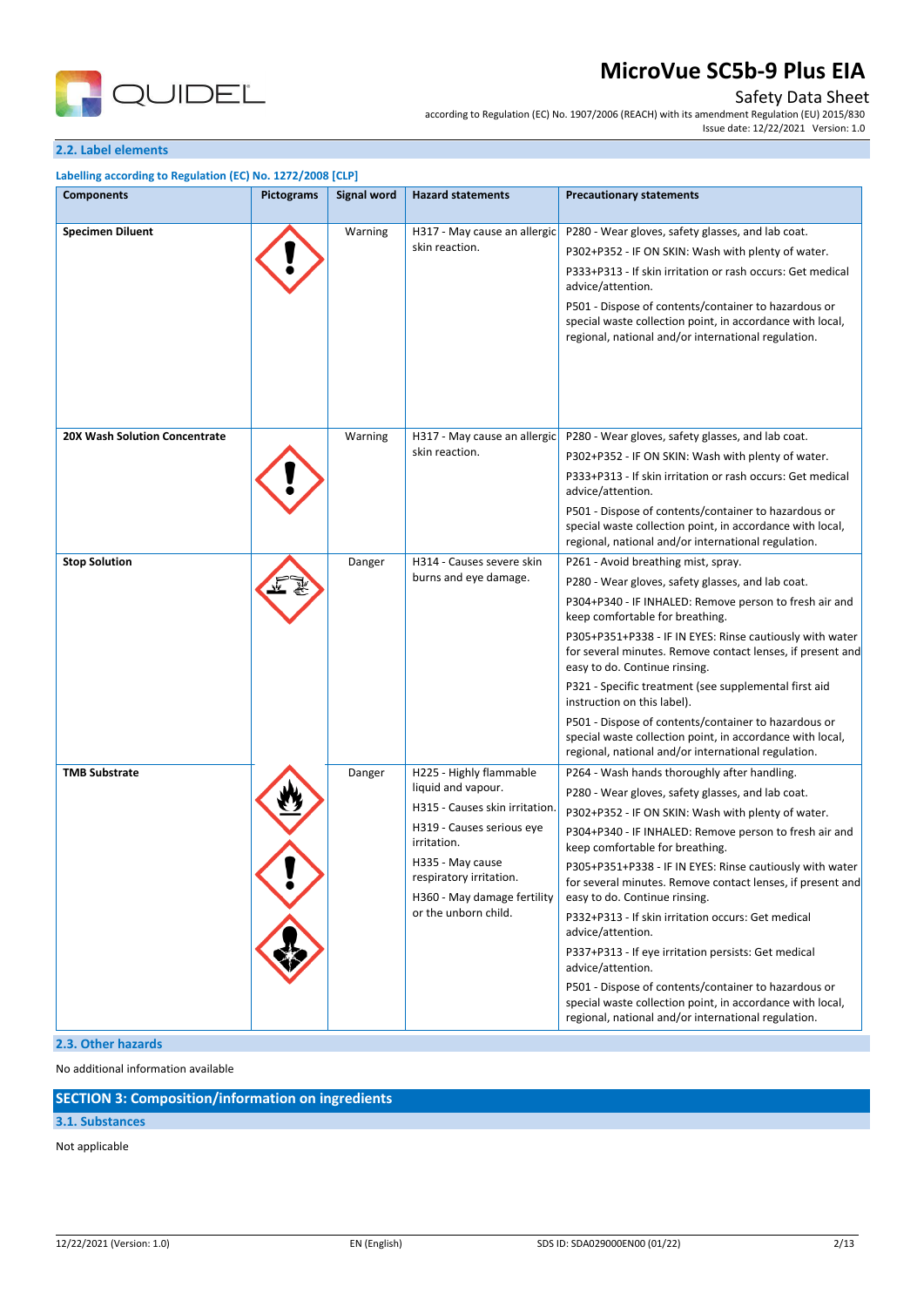

## Safety Data Sheet

according to Regulation (EC) No. 1907/2006 (REACH) with its amendment Regulation (EU) 2015/830 Issue date: 12/22/2021 Version: 1.0

## **3.2. Mixtures**

| <b>Name</b>                                             | <b>Chemical name</b>                                                                                                                                  | <b>CAS No</b><br>EC-No. | %        | <b>CLP classification</b>                                                                                                                                                                    |
|---------------------------------------------------------|-------------------------------------------------------------------------------------------------------------------------------------------------------|-------------------------|----------|----------------------------------------------------------------------------------------------------------------------------------------------------------------------------------------------|
| 1. Specimen Diluent<br>2. 20X Wash Solution Concentrate | Mixture for ProClin 300:<br>5-chloro-2-methyl-2H-isothiazol-3-one [EC no.<br>247-500-7] and 2-methyl-2H -isothiazol-3-one<br>[EC no. 220-239-6] (3:1) | 55965-84-9              | 0.035    | Acute Tox. 3 (Oral), H301<br>Acute Tox. 3 (Dermal), H311<br>Acute Tox. 3 (Inhalation), H331<br>Skin Corr. 1B, H314<br>Skin Sens. 1, H317<br>Aquatic Acute 1, H400<br>Aquatic Chronic 1, H410 |
| <b>Stop Solution</b>                                    | hydrochloric acid  %                                                                                                                                  | 7647-01-0               | $1 - 5$  | Met. Corr. 1, H290<br>Skin Corr. 1A, H314<br>Eye Dam. 1, H318<br>STOT SE 3, H335                                                                                                             |
| <b>TMB Substrate</b>                                    | 1-ethylpyrrolidin-2-one                                                                                                                               | 2687-91-4               | $1 - 5$  | Repr. 1B, H360D                                                                                                                                                                              |
|                                                         | acetone                                                                                                                                               | 67-64-1                 | $1 - 10$ | Flam. Liq. 2, H225<br>Eye Irrit. 2, H319<br>STOT SE 3, H336                                                                                                                                  |
|                                                         | 1-methyl-2-pyrrolidone                                                                                                                                | 872-50-4                | $1 - 10$ | Repr. 1B, H360D<br>Eye Irrit. 2, H319<br>STOT SE 3, H335<br>Skin Irrit. 2, H315                                                                                                              |

| <b>Specific concentration limits:</b>                                                                                                       |                                                                         |                                                                                                                                                         |  |
|---------------------------------------------------------------------------------------------------------------------------------------------|-------------------------------------------------------------------------|---------------------------------------------------------------------------------------------------------------------------------------------------------|--|
| <b>Name</b>                                                                                                                                 | <b>Product identifier</b>                                               | <b>Specific concentration limits</b>                                                                                                                    |  |
| 1-methyl-2-pyrrolidone                                                                                                                      | (CAS No) 872-50-4<br>(EC-No.) 212-828-1<br>(EC Index-No.) 606-021-00-7  | (5 ≤C < 100) Repr. 1B, H360D<br>(10 ≤C < 100) STOT SE 3, H335                                                                                           |  |
| hydrochloric acid  %                                                                                                                        | (CAS No) 7647-01-0<br>(EC-No.) 231-595-7<br>(EC Index-No.) 017-002-01-X | (10 ≤C < 25) Skin Irrit. 2, H315<br>(10 ≤C < 25) Eye Irrit. 2, H319<br>(10 ≤C < 100) STOT SE 3, H335<br>(25 ≤C < 100) Skin Corr. 1B, H314               |  |
| mixture of: 5-chloro-2-methyl-2H-isothiazol-3-one [EC no.<br>247-500-7] and 2-methyl-2H -isothiazol-3-one [EC no. 220-<br>$239-6$ ] $(3:1)$ | (CAS No) 55965-84-9<br>(EC Index-No.) 613-167-00-5                      | (0.0015 ≤C < 100) Skin Sens. 1, H317<br>(0.06 ≤C < 0.6) Eye Irrit. 2, H319<br>(0.06 ≤C < 0.6) Skin Irrit. 2, H315<br>(0.6 ≤C < 100) Skin Corr. 1B, H314 |  |

Full text of H- and EUH-statements: see section 16

| <b>SECTION 4: First aid measures</b>                                            |                                                                                                                                                                                     |
|---------------------------------------------------------------------------------|-------------------------------------------------------------------------------------------------------------------------------------------------------------------------------------|
| 4.1. Description of first aid measures                                          |                                                                                                                                                                                     |
| First-aid measures general                                                      | : IF exposed or concerned: Get medical advice/attention.                                                                                                                            |
| First-aid measures after inhalation                                             | : Remove person to fresh air and keep comfortable for breathing. Call a poison center or a doctor if<br>you feel unwell.                                                            |
| First-aid measures after skin contact                                           | : Rinse skin with water/shower. Take off immediately all contaminated clothing. If skin irritation or<br>rash occurs: Get medical advice/attention.                                 |
| First-aid measures after eye contact                                            | : Rinse cautiously with water for several minutes. Remove contact lenses, if present and easy to do.<br>Continue rinsing. If eye irritation persists: Get medical advice/attention. |
| First-aid measures after ingestion                                              | : Call a poison center or a doctor if you feel unwell.                                                                                                                              |
| 4.2. Most important symptoms and effects, both acute and delayed                |                                                                                                                                                                                     |
| Symptoms/effects after inhalation                                               | : May cause respiratory irritation.                                                                                                                                                 |
| Symptoms/effects after skin contact                                             | : Irritation. May cause an allergic skin reaction.                                                                                                                                  |
| Symptoms/effects after eye contact                                              | : Eye irritation.                                                                                                                                                                   |
| 4.3. Indication of any immediate medical attention and special treatment needed |                                                                                                                                                                                     |

Treat symptomatically.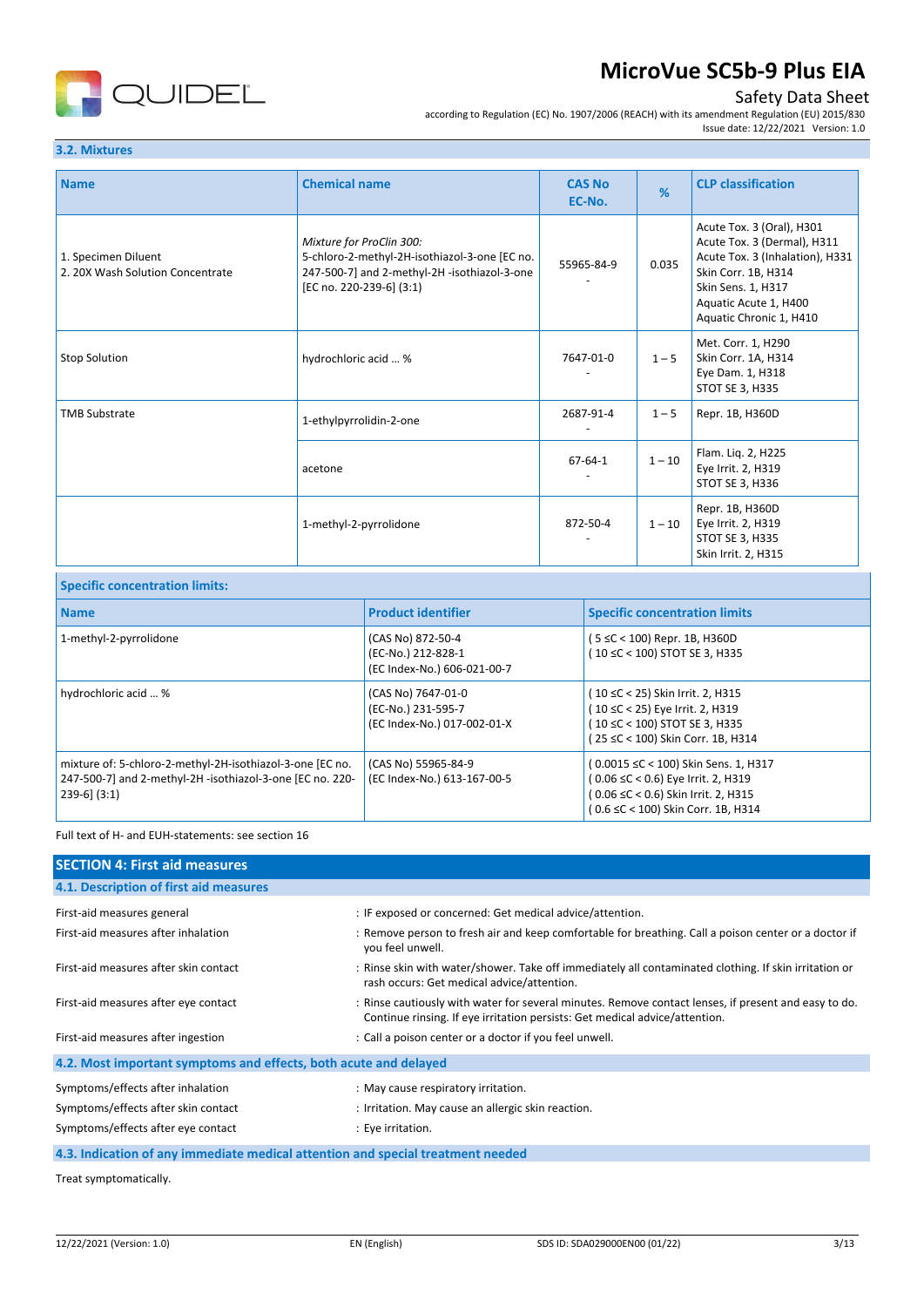

## Safety Data Sheet

according to Regulation (EC) No. 1907/2006 (REACH) with its amendment Regulation (EU) 2015/830

Issue date: 12/22/2021 Version: 1.0

| <b>SECTION 5: Firefighting measures</b>                                                         |                                                                                                                                                                                                         |
|-------------------------------------------------------------------------------------------------|---------------------------------------------------------------------------------------------------------------------------------------------------------------------------------------------------------|
| 5.1. Extinguishing media                                                                        |                                                                                                                                                                                                         |
| Suitable extinguishing media                                                                    | : Water spray. Dry powder. Foam. Carbon dioxide.                                                                                                                                                        |
| 5.2. Special hazards arising from the substance or mixture                                      |                                                                                                                                                                                                         |
| Fire hazard                                                                                     | : Highly flammable liquid and vapour.                                                                                                                                                                   |
| Hazardous decomposition products in case of fire                                                | : Toxic fumes may be released.                                                                                                                                                                          |
| 5.3. Advice for firefighters                                                                    |                                                                                                                                                                                                         |
| Protection during firefighting                                                                  | : Do not attempt to take action without suitable protective equipment. Self-contained breathing<br>apparatus. Complete protective clothing.                                                             |
| <b>SECTION 6: Accidental release measures</b>                                                   |                                                                                                                                                                                                         |
| 6.1. Personal precautions, protective equipment and emergency procedures                        |                                                                                                                                                                                                         |
| 6.1.1. For non-emergency personnel                                                              |                                                                                                                                                                                                         |
| <b>Emergency procedures</b>                                                                     | : No open flames, no sparks, and no smoking. Only qualified personnel equipped with suitable<br>protective equipment may intervene. Avoid breathing mist, spray.                                        |
| 6.1.2. For emergency responders                                                                 |                                                                                                                                                                                                         |
| Protective equipment                                                                            | : Do not attempt to take action without suitable protective equipment. For further information refer<br>to section 8: "Exposure controls/personal protection".                                          |
| <b>6.2. Environmental precautions</b>                                                           |                                                                                                                                                                                                         |
| Avoid release to the environment. Notify authorities if product enters sewers or public waters. |                                                                                                                                                                                                         |
| 6.3. Methods and material for containment and cleaning up                                       |                                                                                                                                                                                                         |
| Methods for cleaning up                                                                         | : Take up liquid spill into absorbent material. Notify authorities if product enters sewers or public<br>waters.                                                                                        |
| Other information                                                                               | : Dispose of materials or solid residues at an authorized site.                                                                                                                                         |
| 6.4. Reference to other sections                                                                |                                                                                                                                                                                                         |
| For further information refer to section 13.                                                    |                                                                                                                                                                                                         |
| <b>SECTION 7: Handling and storage</b>                                                          |                                                                                                                                                                                                         |
| 7.1. Precautions for safe handling                                                              |                                                                                                                                                                                                         |
| Precautions for safe handling                                                                   | : Ensure good ventilation of the work station. Wear personal protective equipment. Obtain special<br>instructions before use. Avoid breathing mist, spray. Avoid contact with skin and eyes.            |
| Hygiene measures                                                                                | : Do not eat, drink or smoke when using this product. Always wash hands after handling the product.                                                                                                     |
| 7.2. Conditions for safe storage, including any incompatibilities                               |                                                                                                                                                                                                         |
| <b>Technical measures</b>                                                                       | : Ground/bond container and receiving equipment.                                                                                                                                                        |
| Storage conditions                                                                              | : Store in a well-ventilated place. Keep cool. Keep container tightly closed. Store in corrosive<br>resistant container with a resistant inner liner. Keep only in original container. Store locked up. |
| Incompatible materials                                                                          | : Metals.                                                                                                                                                                                               |
| 7.3. Specific end use(s)                                                                        |                                                                                                                                                                                                         |
| No additional information available                                                             |                                                                                                                                                                                                         |

| <b>SECTION 8: Exposure controls/personal protection</b> |                       |                      |
|---------------------------------------------------------|-----------------------|----------------------|
| 8.1. Control parameters                                 |                       |                      |
| 1-methyl-2-pyrrolidone (872-50-4)                       |                       |                      |
| EU                                                      | <b>IOEL TWA</b>       | 40 mg/m <sup>3</sup> |
| EU                                                      | <b>IOEL TWA [ppm]</b> | 10 ppm               |
| EU                                                      | <b>IOEL STEL</b>      | $80 \text{ mg/m}^3$  |
| EU                                                      | IOEL STEL [ppm]       | $20$ ppm             |
| Belgium                                                 | <b>OEL TWA</b>        | 40 mg/m <sup>3</sup> |
| Belgium                                                 | OEL TWA [ppm]         | 10 ppm               |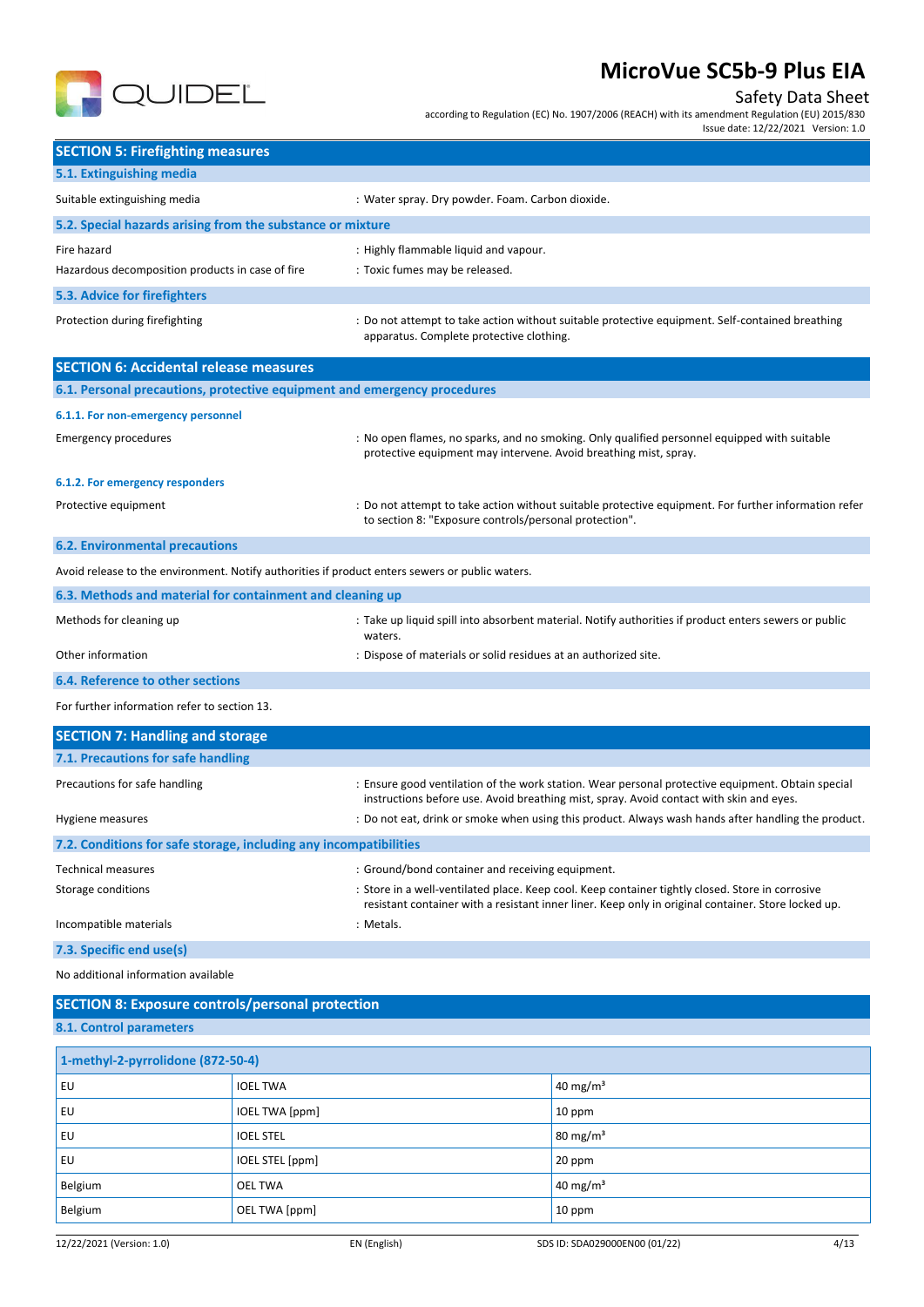

## Safety Data Sheet

according to Regulation (EC) No. 1907/2006 (REACH) with its amendment Regulation (EU) 2015/830 Issue date: 12/22/2021 Version: 1.0

| 1-methyl-2-pyrrolidone (872-50-4) |                            |                                                                                                       |  |
|-----------------------------------|----------------------------|-------------------------------------------------------------------------------------------------------|--|
| Belgium                           | <b>OEL STEL</b>            | $80 \text{ mg/m}^3$                                                                                   |  |
| Belgium                           | OEL STEL [ppm]             | 20 ppm                                                                                                |  |
| France                            | VME (OEL TWA)              | 40 mg/ $m3$                                                                                           |  |
| France                            | VME (OEL TWA) [ppm]        | 10 ppm                                                                                                |  |
| France                            | VLE (OEL C/STEL)           | $80 \text{ mg/m}^3$                                                                                   |  |
| France                            | VLE (OEL C/STEL) [ppm]     | 20 ppm                                                                                                |  |
| Netherlands                       | TGG-8u (OEL TWA)           | 40 mg/m <sup>3</sup>                                                                                  |  |
| Netherlands                       | TGG-8u (OEL TWA) [ppm]     | 9.72 ppm                                                                                              |  |
| Netherlands                       | TGG-15min (OEL STEL)       | $80 \text{ mg/m}^3$                                                                                   |  |
| Netherlands                       | TGG-15min (OEL STEL) [ppm] | 19.44 ppm                                                                                             |  |
| United Kingdom                    | WEL TWA (OEL TWA) [1]      | 40 mg/ $m3$                                                                                           |  |
| United Kingdom                    | WEL TWA (OEL TWA) [2]      | 10 ppm                                                                                                |  |
| United Kingdom                    | WEL STEL (OEL STEL)        | $80 \text{ mg/m}^3$                                                                                   |  |
| United Kingdom                    | WEL STEL (OEL STEL) [ppm]  | 20 ppm                                                                                                |  |
| USA - ACGIH                       | <b>BEI</b>                 | 100 mg/l Parameter: 5-Hydroxy-N-methyl-2-pyrrolidone -<br>Medium: urine - Sampling time: End of shift |  |

| acetone (67-64-1) |                            |                        |
|-------------------|----------------------------|------------------------|
| EU                | <b>IOEL TWA</b>            | 1210 mg/m <sup>3</sup> |
| EU                | <b>IOEL TWA [ppm]</b>      | 500 ppm                |
| Belgium           | <b>OEL TWA</b>             | 1210 mg/m <sup>3</sup> |
| Belgium           | OEL TWA [ppm]              | 500 ppm                |
| Belgium           | <b>OEL STEL</b>            | 2420 mg/m <sup>3</sup> |
| Belgium           | OEL STEL [ppm]             | 1000 ppm               |
| France            | VME (OEL TWA)              | 1210 mg/m <sup>3</sup> |
| France            | VME (OEL TWA) [ppm]        | 500 ppm                |
| France            | VLE (OEL C/STEL)           | 2420 mg/m <sup>3</sup> |
| France            | VLE (OEL C/STEL) [ppm]     | 1000 ppm               |
| Netherlands       | TGG-8u (OEL TWA)           | 1210 mg/m <sup>3</sup> |
| Netherlands       | TGG-8u (OEL TWA) [ppm]     | 501 ppm                |
| Netherlands       | TGG-15min (OEL STEL)       | 2420 mg/m <sup>3</sup> |
| Netherlands       | TGG-15min (OEL STEL) [ppm] | 1002 ppm               |
| United Kingdom    | WEL TWA (OEL TWA) [1]      | 1210 mg/m <sup>3</sup> |
| United Kingdom    | WEL TWA (OEL TWA) [2]      | 500 ppm                |
| United Kingdom    | WEL STEL (OEL STEL)        | 3620 mg/m <sup>3</sup> |
| United Kingdom    | WEL STEL (OEL STEL) [ppm]  | 1500 ppm               |
| USA - ACGIH       | <b>ACGIH OEL TWA [ppm]</b> | 250 ppm                |
| USA - ACGIH       | ACGIH OEL STEL [ppm]       | 500 ppm                |

| hydrochloric acid  % (7647-01-0) |                  |                    |
|----------------------------------|------------------|--------------------|
| USA - OSHA                       | Local name       | Hydrogen chloride  |
| USA - OSHA                       | OSHA PEL C       | $7 \text{ mg/m}^3$ |
| USA - OSHA                       | OSHA PEL C [ppm] | 5 ppm              |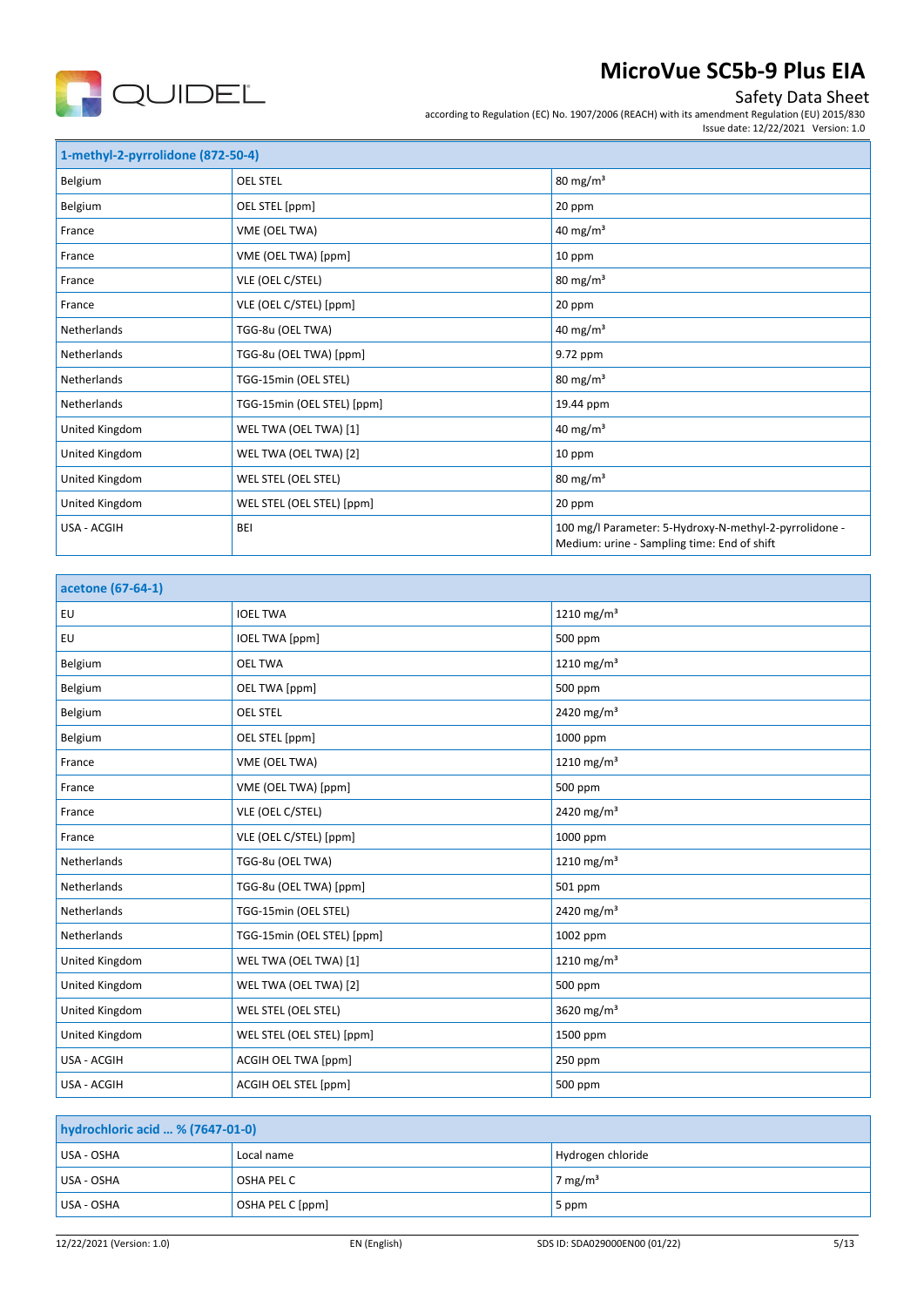

Safety Data Sheet

according to Regulation (EC) No. 1907/2006 (REACH) with its amendment Regulation (EU) 2015/830 Issue date: 12/22/2021 Version: 1.0

#### **8.2. Exposure controls**

#### **Appropriate engineering controls:**

Ensure good ventilation of the work station.

#### **Materials for protective clothing:**

Lab coat

#### **Hand Protection:**

Protective gloves

#### **Eye protection:**

Safety glasses

**Skin and body protection:**

Wear suitable protective clothing

#### **Respiratory protection:**

[In case of inadequate ventilation] wear respiratory protection.

#### **Personal protective equipment symbol(s):**



**Environmental exposure controls:**

Avoid release to the environment.

#### **Other information:**

Do not eat, drink or smoke when using this product.

| <b>SECTION 9: Physical and chemical properties</b>         |                        |  |
|------------------------------------------------------------|------------------------|--|
| 9.1. Information on basic physical and chemical properties |                        |  |
| Physical state                                             | : Liquid               |  |
| Appearance                                                 | : EIA Kit              |  |
| Colour                                                     | : No data available    |  |
| Odour                                                      | : Odorless             |  |
| Odour threshold                                            | : No data available    |  |
| pH                                                         | : Stop Solution, pH <1 |  |
| Relative evaporation rate (butylacetate=1)                 | : No data available    |  |
| Melting point                                              | : Not applicable       |  |
| Freezing point                                             | : No data available    |  |
| <b>Boiling point</b>                                       | : No data available    |  |
| Flash point                                                | : No data available    |  |
| Auto-ignition temperature                                  | : No data available    |  |
| Decomposition temperature                                  | : No data available    |  |
| Flammability (solid, gas)                                  | : Not applicable       |  |
| Vapour pressure                                            | : No data available    |  |
| Relative vapour density at 20 °C                           | : No data available    |  |
| Relative density                                           | : No data available    |  |
| Solubility                                                 | : No data available    |  |
| Partition coefficient n-octanol/water (Log Pow)            | : No data available    |  |
| Viscosity, kinematic                                       | : No data available    |  |
| Viscosity, dynamic                                         | : No data available    |  |
| <b>Explosive properties</b>                                | : No data available    |  |
| Oxidising properties                                       | : No data available    |  |
| <b>Explosive limits</b>                                    | : No data available    |  |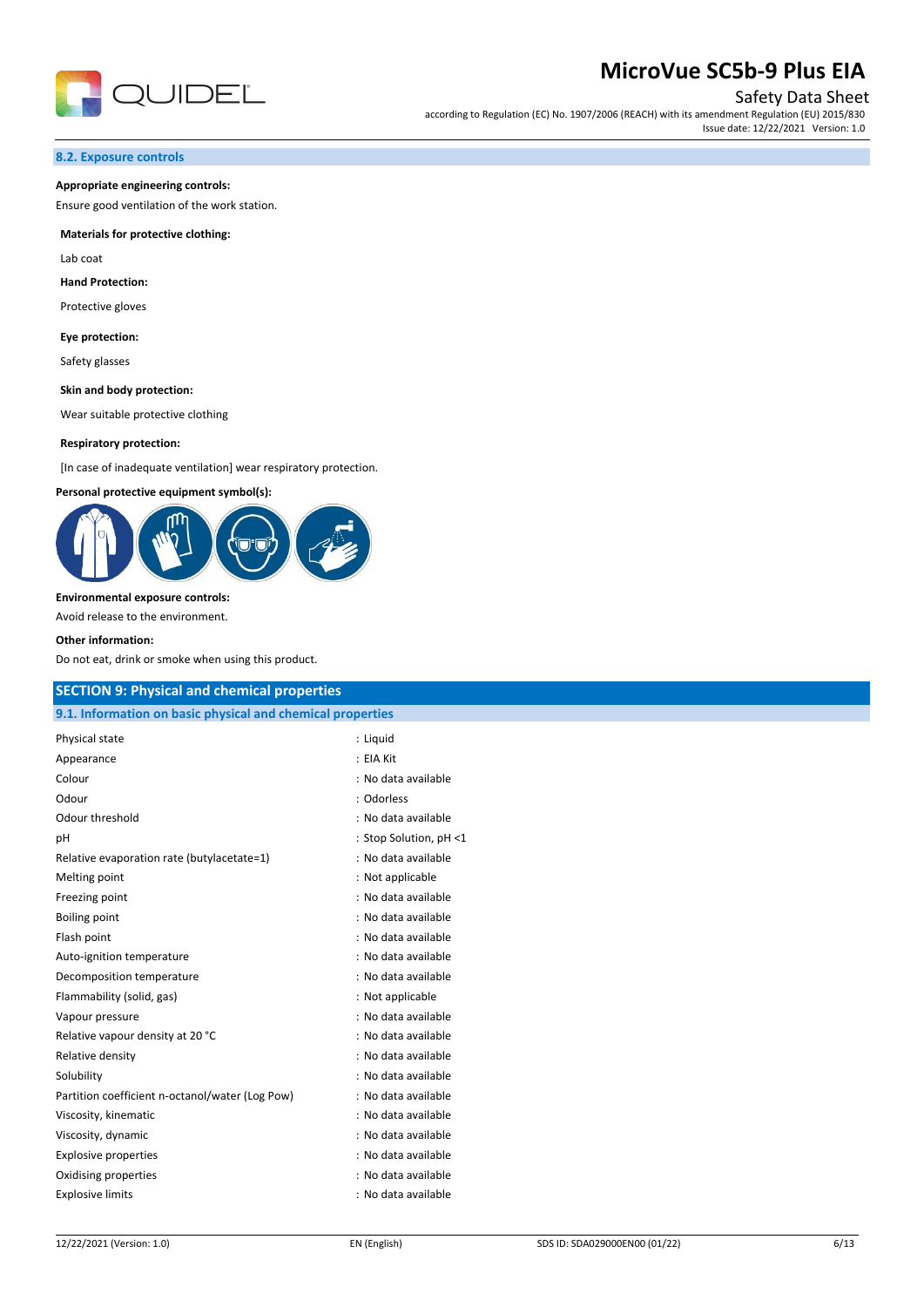

### Safety Data Sheet

according to Regulation (EC) No. 1907/2006 (REACH) with its amendment Regulation (EU) 2015/830 Issue date: 12/22/2021 Version: 1.0

## **9.2. Other information**

No additional information available

|  | <b>SECTION 10: Stability and reactivity</b> |
|--|---------------------------------------------|
|  |                                             |
|  |                                             |
|  |                                             |

| 10.1. Reactivity                                                                                |
|-------------------------------------------------------------------------------------------------|
| Highly flammable liquid and vapour.                                                             |
| 10.2. Chemical stability                                                                        |
| Stable under normal conditions.                                                                 |
| 10.3. Possibility of hazardous reactions                                                        |
| No dangerous reactions known under normal conditions of use.                                    |
| 10.4. Conditions to avoid                                                                       |
| Avoid contact with hot surfaces. Heat. No flames, no sparks. Eliminate all sources of ignition. |
| 10.5. Incompatible materials                                                                    |

Metals.

**10.6. Hazardous decomposition products**

Under normal conditions of storage and use, hazardous decomposition products should not be produced.

| <b>SECTION 11: Toxicological information</b>                                                                                                       |                                  |  |
|----------------------------------------------------------------------------------------------------------------------------------------------------|----------------------------------|--|
| 11.1. Information on toxicological effects                                                                                                         |                                  |  |
| Acute toxicity (oral)                                                                                                                              | : Not classified                 |  |
| Acute toxicity (dermal)                                                                                                                            | : Not classified                 |  |
| Acute toxicity (inhalation)                                                                                                                        | : Not classified                 |  |
| mixture of: 5-chloro-2-methyl-2H-isothiazol-3-one [EC no. 247-500-7] and 2-methyl-2H-isothiazol-3-one [EC no. 220-239-6] (3:1) (55965-<br>$ 84-9 $ |                                  |  |
| LD50 oral rat                                                                                                                                      | 53 mg/kg (Rat, Literature study) |  |

|                                     | <u>.</u>                                       |
|-------------------------------------|------------------------------------------------|
| LD50 dermal                         | 200 - 1000 mg/kg bodyweight (Literature study) |
|                                     |                                                |
| 1-ethylpyrrolidin-2-one (2687-91-4) |                                                |

| LD50 oral rat         | 3200 mg/kg bodyweight (Equivalent or similar to OECD 401, Rat, Male / female, Experimental<br>value. Oral)             |
|-----------------------|------------------------------------------------------------------------------------------------------------------------|
| LD50 dermal rat       | > 2000 mg/kg bodyweight (OECD 402: Acute Dermal Toxicity, 24 h, Rat, Male / female,<br>Experimental value, Dermal)     |
| LC50 Inhalation - Rat | > 5.1 mg/l (OECD 403: Acute Inhalation Toxicity, 4 h, Rat, Male / female, Experimental value,<br>Inhalation (aerosol)) |

| 1-methyl-2-pyrrolidone (872-50-4) |                                                                                                                                       |
|-----------------------------------|---------------------------------------------------------------------------------------------------------------------------------------|
| LD50 oral rat                     | 4150 mg/kg bodyweight (Equivalent or similar to OECD 401, Rat, Male / female, Experimental<br>value, Oral, 14 day(s))                 |
| LD50 dermal rat                   | > 5000 mg/kg bodyweight (Equivalent or similar to OECD 402, 24 h, Rat, Male / female,<br>Experimental value, Dermal, 14 day(s))       |
| LC50 Inhalation - Rat             | > 5.1 mg/l air (OECD 403: Acute Inhalation Toxicity, 4 h, Rat, Male / female, Experimental value,<br>Inhalation (aerosol), 14 day(s)) |

| acetone (67-64-1)             |                                                                                   |
|-------------------------------|-----------------------------------------------------------------------------------|
| LD50 oral rat                 | 5800 mg/kg (Equivalent or similar to OECD 401, Rat, Female, Experimental value)   |
| LD50 dermal rabbit            | 20000 mg/kg (Equivalent or similar to OECD 402, Rabbit, Male, Experimental value) |
| LC50 Inhalation - Rat         | 76 mg/l (Other, 4 h, Rat, Female, Experimental value)                             |
| Skin corrosion/irritation     | : Causes skin irritation.                                                         |
| Serious eye damage/irritation | : Causes serious eye irritation                                                   |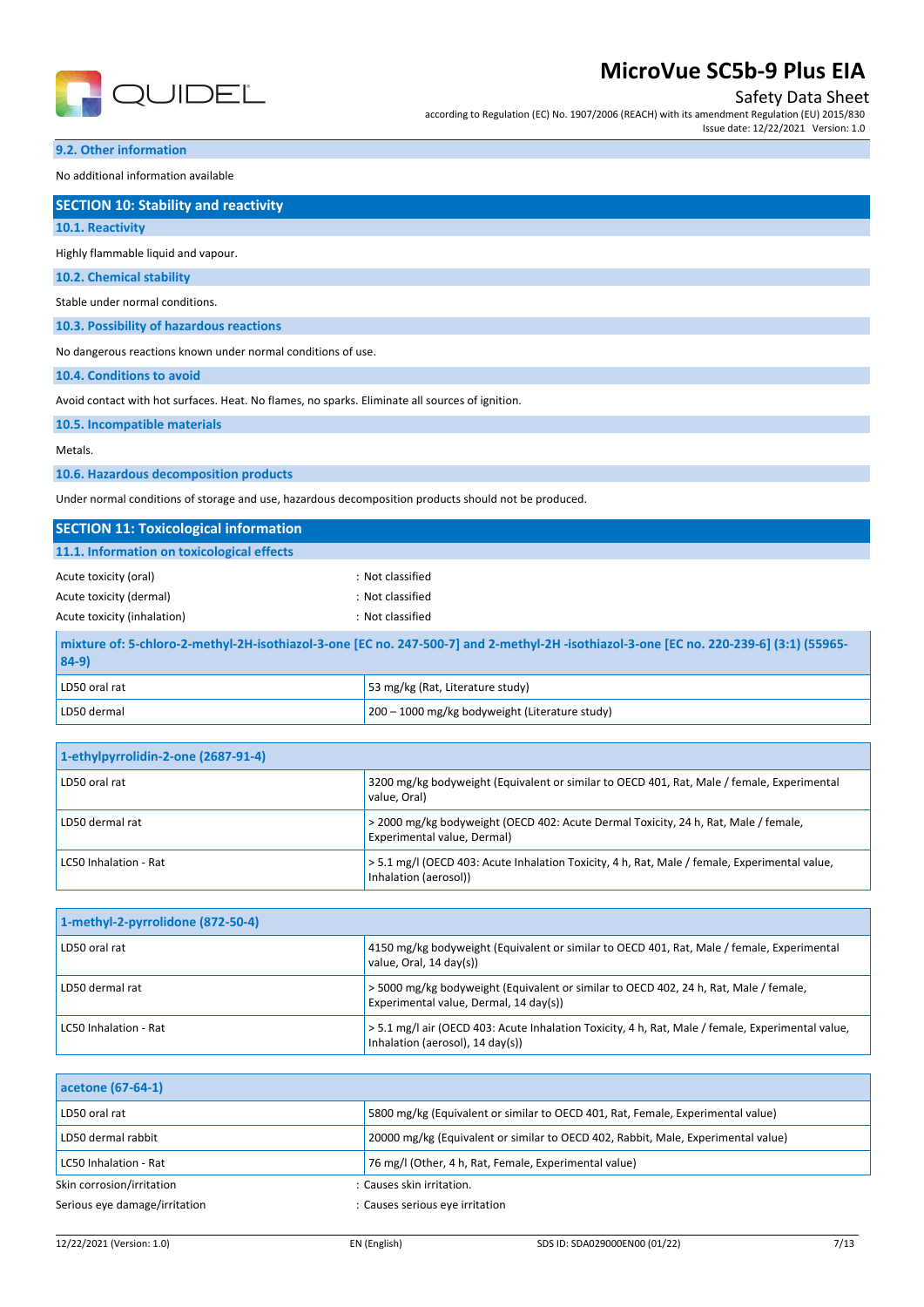

### Safety Data Sheet

according to Regulation (EC) No. 1907/2006 (REACH) with its amendment Regulation (EU) 2015/830

|                                                      | date: 12/22/2021 ·<br>issue               | Version: 1.0 |
|------------------------------------------------------|-------------------------------------------|--------------|
| Respiratory<br>r skin sensitisation.<br>$\mathbf{u}$ | , cause an allergic skin reaction.<br>Mav |              |

| Germ cell mutagenicity                    | : Not classified                            |
|-------------------------------------------|---------------------------------------------|
| Carcinogenicity                           | : Not classified                            |
| hydrochloric acid  % (7647-01-0)          |                                             |
| IARC group                                | 3 - Not classifiable                        |
|                                           |                                             |
| Reproductive toxicity                     | : May damage fertility or the unborn child. |
| STOT-single exposure                      | : May cause respiratory irritation.         |
| STOT-repeated exposure                    | : Not classified                            |
| Aspiration hazard                         | : Not classified                            |
| <b>SECTION 12: Ecological information</b> |                                             |
|                                           |                                             |

#### **12.1. Toxicity**

Hazardous to the aquatic environment, short-term

Ecology - general states of the product is not considered harmful to aquatic organisms nor to cause long-term adverse effects in the environment. : Not classified

| (acute)                                                      |                  |
|--------------------------------------------------------------|------------------|
| Hazardous to the aquatic environment, long-term<br>(chronic) | : Not classified |
|                                                              |                  |

| mixture of: 5-chloro-2-methyl-2H-isothiazol-3-one [EC no. 247-500-7] and 2-methyl-2H -isothiazol-3-one [EC no. 220-239-6] (3:1) (55965-<br>$84-9$ |                                                          |  |
|---------------------------------------------------------------------------------------------------------------------------------------------------|----------------------------------------------------------|--|
| LC50 - Fish [1]                                                                                                                                   | 0.28 mg/l (96 h, Lepomis macrochirus, Literature)        |  |
| EC50 - Crustacea [1]                                                                                                                              | 0.16 mg/l (48 h, Daphnia magna, Literature)              |  |
| EC50 72h - Algae [1]                                                                                                                              | 0.018 mg/l (Pseudokirchneriella subcapitata, Literature) |  |

| 1-ethylpyrrolidin-2-one (2687-91-4) |                                                                                                                                                        |
|-------------------------------------|--------------------------------------------------------------------------------------------------------------------------------------------------------|
| LC50 - Fish [1]                     | >465 mg/l (OECD 203: Fish, Acute Toxicity Test, 96 h, Brachydanio rerio, Static system, Fresh<br>water, Experimental value, Nominal concentration)     |
| EC50 - Crustacea [1]                | > 104 mg/l (OECD 202: Daphnia sp. Acute Immobilisation Test, 48 h, Daphnia magna, Static<br>system, Fresh water, Experimental value, Locomotor effect) |
| EC50 72h - Algae [1]                | > 101 mg/l (OECD 201: Alga, Growth Inhibition Test, Desmodesmus subspicatus, Static system,<br>Fresh water, Experimental value, Growth rate)           |

| 1-methyl-2-pyrrolidone (872-50-4) |                                                                                                                   |
|-----------------------------------|-------------------------------------------------------------------------------------------------------------------|
| $LC50 - Fish [1]$                 | > 500 mg/l (96 h, Oncorhynchus mykiss, Static system, Fresh water, Experimental value)                            |
| EC50 - Crustacea [1]              | 1107 mg/l (EPA 660/3 - 75/009, 96 h, Palaemonetes vulgaris, Static system, Salt water,<br>Experimental value)     |
| EC50 - Crustacea [2]              | > 1000 mg/l (DIN 38412-11, 24 h, Daphnia magna, Static system, Fresh water, Experimental value)                   |
| EC50 72h - Algae [1]              | 600.5 mg/l (DIN 38412-9, Desmodesmus subspicatus, Static system, Fresh water, Experimental<br>value, Growth rate) |

| acetone (67-64-1)                   |                                                                                                  |
|-------------------------------------|--------------------------------------------------------------------------------------------------|
| $ $ LC50 - Fish $[1]$               | 5540 mg/l (EU Method C.1, 96 h, Salmo gairdneri, Static system, Fresh water, Experimental value) |
| EC50 96h - Algae $[1]$              | >7000 mg/l (Selenastrum capricornutum, Static system, Fresh water, Experimental value)           |
| 12.2. Persistence and degradability |                                                                                                  |

| mixture of: 5-chloro-2-methyl-2H-isothiazol-3-one [EC no. 247-500-7] and 2-methyl-2H-isothiazol-3-one [EC no. 220-239-6] (3:1) (55965-<br>$84-9)$ |                 |
|---------------------------------------------------------------------------------------------------------------------------------------------------|-----------------|
| Biochemical oxygen demand (BOD)                                                                                                                   | Not applicable. |
| Chemical oxygen demand (COD)                                                                                                                      | Not applicable. |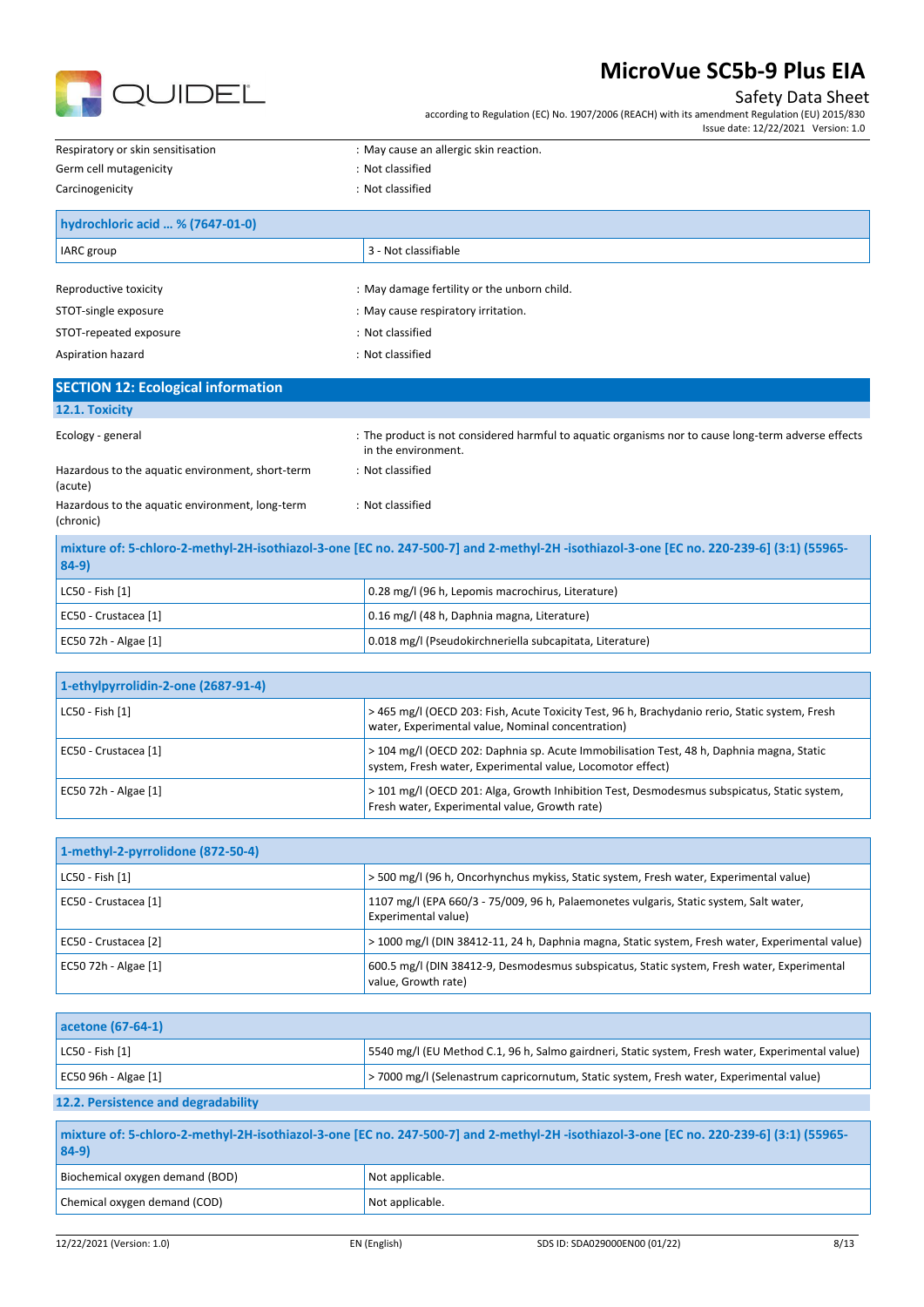

## Safety Data Sheet

according to Regulation (EC) No. 1907/2006 (REACH) with its amendment Regulation (EU) 2015/830 Issue date: 12/22/2021 Version: 1.0

| ThOD            | Not applicable. |
|-----------------|-----------------|
| BOD (% of ThOD) | Not applicable. |

| 1-ethylpyrrolidin-2-one (2687-91-4) |                                 |
|-------------------------------------|---------------------------------|
| Persistence and degradability       | Readily biodegradable in water. |

| 1-methyl-2-pyrrolidone (872-50-4) |                                                            |
|-----------------------------------|------------------------------------------------------------|
| Persistence and degradability     | Biodegradable in the soil. Readily biodegradable in water. |
| Biochemical oxygen demand (BOD)   | 1.07 g $O_2$ /g substance                                  |
| Chemical oxygen demand (COD)      | 1.56 g $O_2$ /g substance                                  |
| ThOD                              | 1.9 g $O_2/g$ substance                                    |
| BOD (% of ThOD)                   | 0.56                                                       |

| acetone (67-64-1)               |                                                                                                                     |
|---------------------------------|---------------------------------------------------------------------------------------------------------------------|
| Persistence and degradability   | Biodegradable in the soil. Biodegradable in the soil under anaerobic conditions. Readily<br>biodegradable in water. |
| Biochemical oxygen demand (BOD) | 1.43 g $O2/g$ substance                                                                                             |
| Chemical oxygen demand (COD)    | 1.92 g $O_2/g$ substance                                                                                            |
| ThOD                            | 2.2 $g O2/g$ substance                                                                                              |
| BOD (% of ThOD)                 | 0.872 (20 day(s), Literature study)                                                                                 |

| hydrochloric acid  % (7647-01-0) |                                   |
|----------------------------------|-----------------------------------|
| Persistence and degradability    | Biodegradability: not applicable. |
| 12.3. Bioaccumulative potential  |                                   |

**mixture of: 5-chloro-2-methyl-2H-isothiazol-3-one [EC no. 247-500-7] and 2-methyl-2H -isothiazol-3-one [EC no. 220-239-6] (3:1) (55965- 84-9)**  $\overline{\phantom{a}}$ Bioaccumulative potential  $\overline{\phantom{a}}$ 

| 1-ethylpyrrolidin-2-one (2687-91-4)             |                                                                        |
|-------------------------------------------------|------------------------------------------------------------------------|
| Partition coefficient n-octanol/water (Log Pow) | -0.2 (Experimental value, EU Method A.8: Partition Coefficient, 23 °C) |
| Bioaccumulative potential                       | Not bioaccumulative.                                                   |

| 1-methyl-2-pyrrolidone (872-50-4) |                      |
|-----------------------------------|----------------------|
| BCF - Other aquatic organisms [1] | 3 (Calculated value) |
| Bioaccumulative potential         | Not bioaccumulative. |

| acetone (67-64-1)                               |                              |
|-------------------------------------------------|------------------------------|
| $ BCF - Fish [1]$                               | 0.69 (Pisces)                |
| BCF - Other aquatic organisms [1]               | 3 (BCFWIN, Calculated value) |
| Partition coefficient n-octanol/water (Log Pow) | $-0.24$ (Test data)          |
| Bioaccumulative potential                       | Not bioaccumulative.         |

| hydrochloric acid  % (7647-01-0) |                                                |
|----------------------------------|------------------------------------------------|
| Bioaccumulative potential        | Does not contain bioaccumulative component(s). |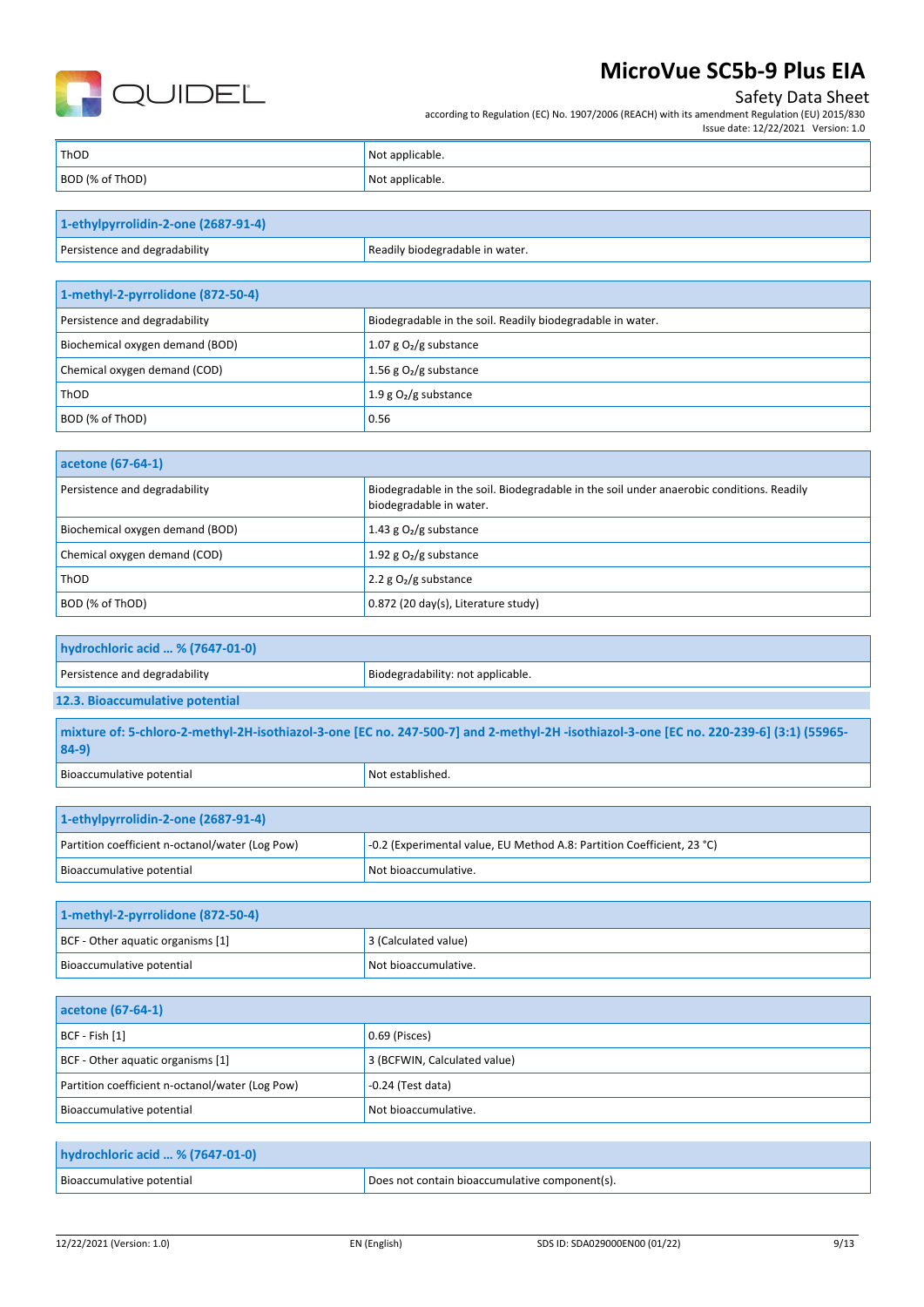

### Safety Data Sheet

Issue date: 12/22/2021 Version: 1.0

according to Regulation (EC) No. 1907/2006 (REACH) with its amendment Regulation (EU) 2015/830

#### **12.4. Mobility in soil**

**mixture of: 5-chloro-2-methyl-2H-isothiazol-3-one [EC no. 247-500-7] and 2-methyl-2H -isothiazol-3-one [EC no. 220-239-6] (3:1) (55965- 84-9)** Ecology - soil **Ecology** - soil **No Secology** - soil and  $\overline{X}$  are  $\overline{X}$  and  $\overline{X}$  are  $\overline{X}$  and  $\overline{X}$  are  $\overline{X}$  are  $\overline{X}$  and  $\overline{X}$  are  $\overline{X}$  are  $\overline{X}$  are  $\overline{X}$  are  $\overline{X}$  are  $\overline{X}$ 

| 1-ethylpyrrolidin-2-one (2687-91-4)                           |                                                                          |
|---------------------------------------------------------------|--------------------------------------------------------------------------|
| Surface tension                                               | 0.069 N/m (20 °C, 1 g/l, OECD 115: Surface Tension of Aqueous Solutions) |
| Organic Carbon Normalized Adsorption Coefficient (Log<br>Koc) | 1.6 (log Koc, PCKOCWIN v1.66, Calculated value)                          |
| Ecology - soil                                                | Low potential for adsorption in soil. Highly mobile in soil.             |

| 1-methyl-2-pyrrolidone (872-50-4)                             |                                  |
|---------------------------------------------------------------|----------------------------------|
| Surface tension                                               | 0.407 N/m                        |
| Organic Carbon Normalized Adsorption Coefficient (Log<br>Koc) | 1.32 (log Koc, Calculated value) |
| Ecology - soil                                                | Highly mobile in soil.           |

| acetone (67-64-1) |                                                        |
|-------------------|--------------------------------------------------------|
| Surface tension   | 0.0237 N/m                                             |
| Ecology - soil    | No (test) data on mobility of the substance available. |

| hydrochloric acid  % (7647-01-0) |                                                                                                                          |
|----------------------------------|--------------------------------------------------------------------------------------------------------------------------|
| Ecology - soil                   | No (test) data on mobility of the components available. May be harmful to plant growth, blooming<br>and fruit formation. |

#### **12.5. Results of PBT and vPvB assessment**

No additional information available

#### **12.6. Other adverse effects**

No additional information available

| <b>SECTION 13: Disposal considerations</b> |                                                                                               |
|--------------------------------------------|-----------------------------------------------------------------------------------------------|
| 13.1. Waste treatment methods              |                                                                                               |
| Regional legislation (waste)               | : Disposal must be done according to official regulations.                                    |
| Waste treatment methods                    | : Dispose of contents/container in accordance with licensed collector's sorting instructions. |
| Sewage disposal recommendations            | : Disposal must be done according to official regulations.                                    |
| Additional information                     | : Flammable vapours may accumulate in the container.                                          |
| Ecology - waste materials                  | : Avoid release to the environment.                                                           |

#### **SECTION 14: Transport information**

| In accordance with ADR / IMDG / IATA / ADN |                 |
|--------------------------------------------|-----------------|
| 14.1. UN number                            |                 |
| UN-No. (ADR)                               | : Not regulated |
| UN-No. (IMDG)                              | : Not regulated |
| UN-No. (IATA)                              | : Not regulated |
| UN-No. (ADN)                               | : Not regulated |
| 14.2. UN proper shipping name              |                 |
| Proper Shipping Name (ADR)                 | : Not regulated |
| Proper Shipping Name (IMDG)                | : Not regulated |
| Proper Shipping Name (IATA)                | : Not regulated |
| Proper Shipping Name (ADN)                 | : Not regulated |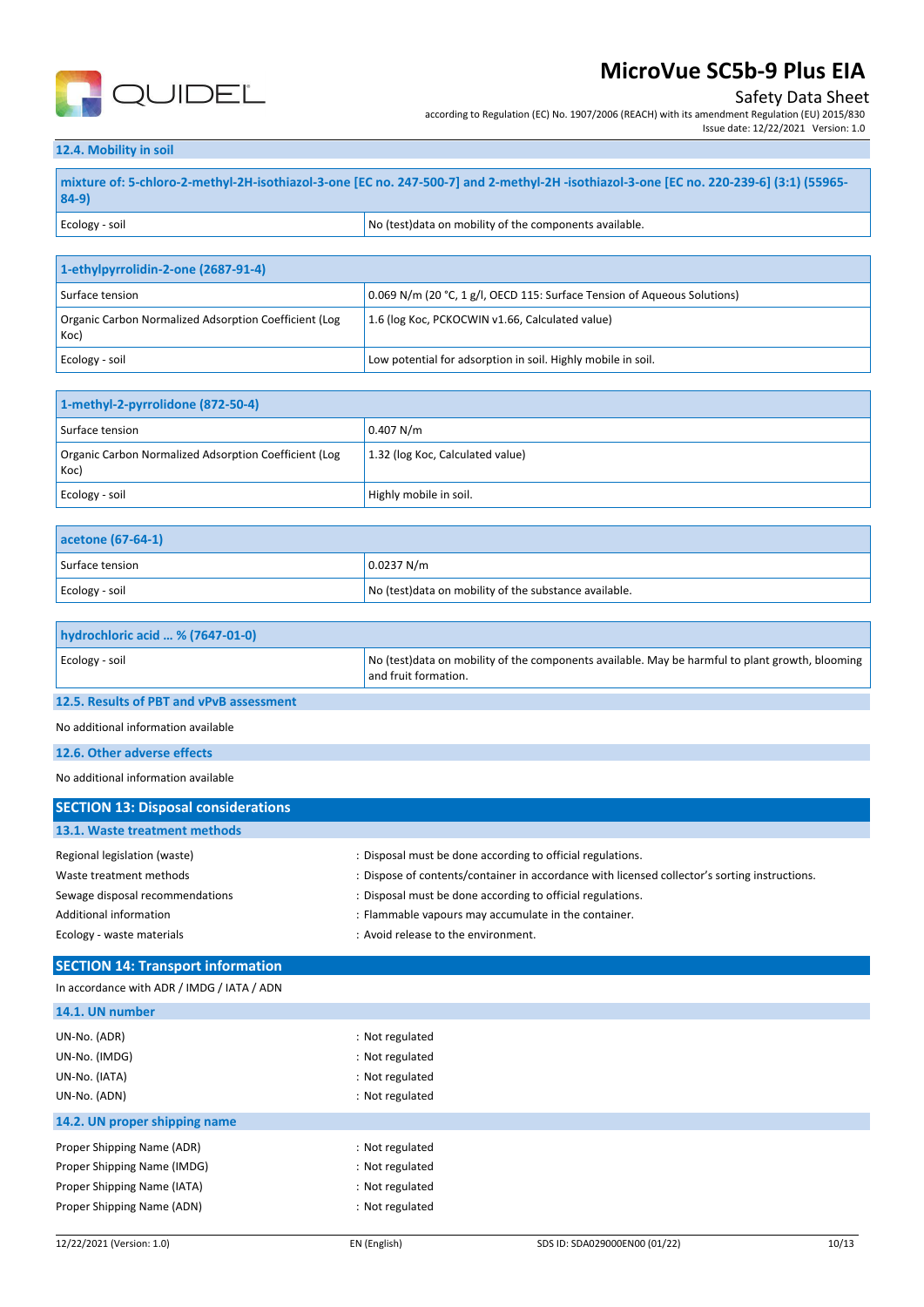

### Safety Data Sheet

according to Regulation (EC) No. 1907/2006 (REACH) with its amendment Regulation (EU) 2015/830 Issue date: 12/22/2021 Version: 1.0

#### **14.3. Transport hazard class(es)**

| <b>ADR</b>                         |                                          |
|------------------------------------|------------------------------------------|
| Transport hazard class(es) (ADR)   | : Not regulated                          |
| <b>IMDG</b>                        |                                          |
| Transport hazard class(es) (IMDG)  | : Not regulated                          |
| <b>IATA</b>                        |                                          |
| Transport hazard class(es) (IATA)  | : Not regulated                          |
| <b>ADN</b>                         |                                          |
| Transport hazard class(es) (ADN)   | : Not regulated                          |
| 14.4. Packing group                |                                          |
| Packing group (ADR)                | : Not regulated                          |
| Packing group (IMDG)               | : Not regulated                          |
| Packing group (IATA)               | : Not regulated                          |
| Packing group (ADN)                | : Not regulated                          |
| 14.5. Environmental hazards        |                                          |
| Dangerous for the environment      | : No                                     |
| Marine pollutant                   | : No                                     |
| Other information                  | : No supplementary information available |
| 14.6. Special precautions for user |                                          |
| <b>Overland transport</b>          |                                          |
| Not regulated                      |                                          |
| Transport by sea                   |                                          |
| Not regulated                      |                                          |
| Air transport                      |                                          |
| Not regulated                      |                                          |
| Inland waterway transport          |                                          |
| Not regulated                      |                                          |

**14.7. Transport in bulk according to Annex II of Marpol and the IBC Code**

Not applicable

**Germany**

### **SECTION 15: Regulatory information**

**15.1. Safety, health and environmental regulations/legislation specific for the substance or mixture**

#### **15.1.1. EU-Regulations**

Contains no REACH substances with Annex XVII restrictions

Contains a substance on the REACH candidate list in concentration ≥ 0.1% or with a lower specific limit: 1-Methyl-2-pyrrolidone (EC 212-828-1, CAS 872-50-4) Contains no REACH Annex XIV substances

#### **15.1.2. National regulations**

| <b>JEHINGHY</b>                                      |                                                                                               |
|------------------------------------------------------|-----------------------------------------------------------------------------------------------|
| Regulatory reference                                 | : WGK 2, Significantly hazardous to water (Classification according to AwSV, Annex 1)         |
| <b>Employment restrictions</b>                       | : Observe restrictions according Act on the Protection of Working Mothers (MuSchG)            |
|                                                      | Observe restrictions according Act on the Protection of Young People in Employment (JArbSchG) |
| Hazardous Incident Ordinance (12. BImSchV)           | : Is not subject of the 12. BlmSchV (Hazardous Incident Ordinance)                            |
| <b>Netherlands</b>                                   |                                                                                               |
| SZW-lijst van kankerverwekkende stoffen              | : None of the components are listed                                                           |
| SZW-lijst van mutagene stoffen                       | : None of the components are listed                                                           |
| SZW-lijst van reprotoxische stoffen - Borstvoeding   | : None of the components are listed                                                           |
| SZW-lijst van reprotoxische stoffen - Vruchtbaarheid | : None of the components are listed                                                           |
| SZW-lijst van reprotoxische stoffen - Ontwikkeling   | : 1-ethylpyrrolidin-2-one,1-methyl-2-pyrrolidone are listed                                   |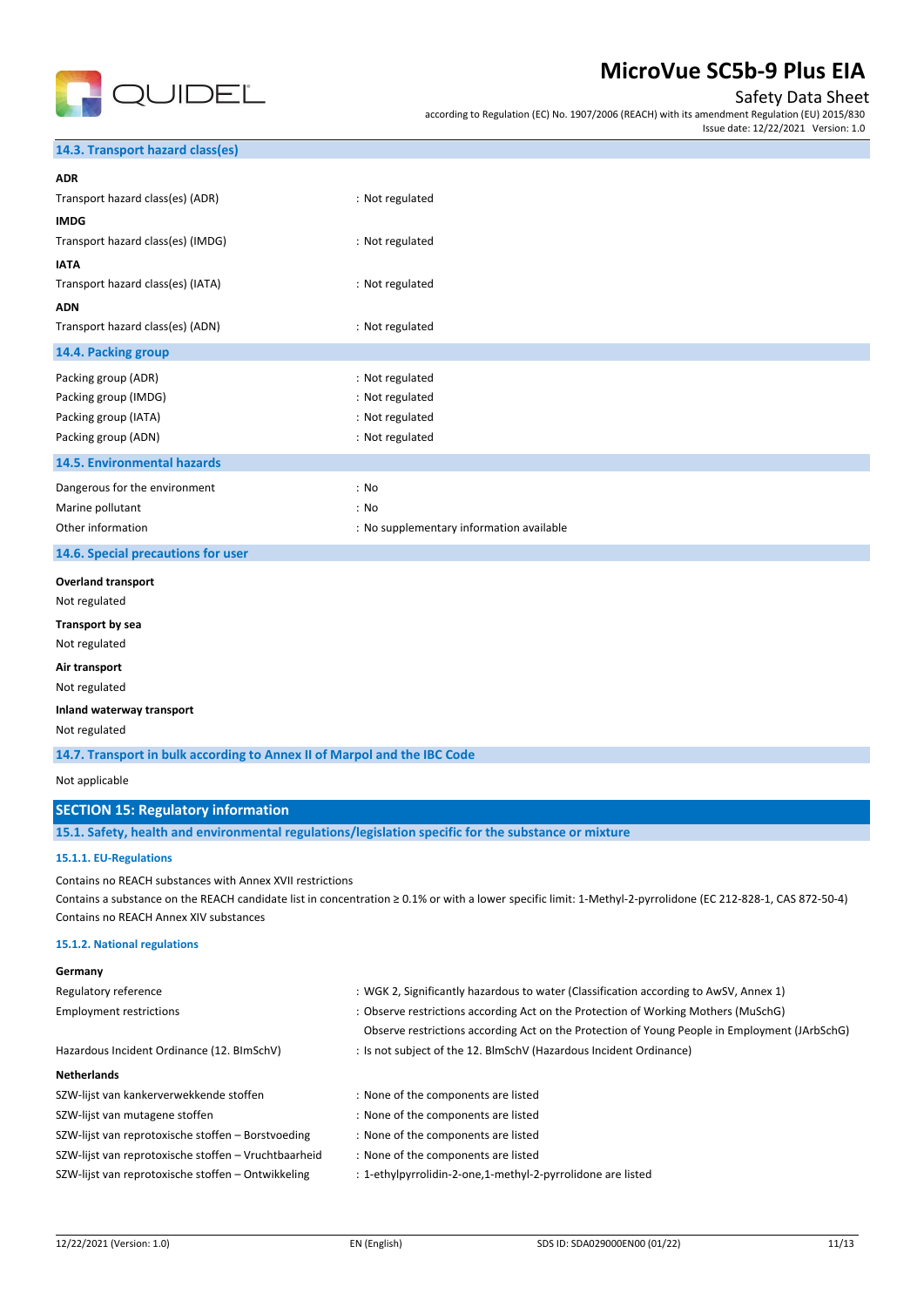

### Safety Data Sheet

according to Regulation (EC) No. 1907/2006 (REACH) with its amendment Regulation (EU) 2015/830 Issue date: 12/22/2021 Version: 1.0

| <b>Denmark</b>                  |                                                                                                         |
|---------------------------------|---------------------------------------------------------------------------------------------------------|
| Danish National Regulations     | : Young people below the age of 18 years are not allowed to use the product                             |
|                                 | Pregnant/breastfeeding women working with the product must not be in direct contact with the<br>product |
| Switzerland                     |                                                                                                         |
| Chemicals Ordinance (SR 813.11) | $:$ Group 1                                                                                             |

### **15.2. Chemical safety assessment**

No chemical safety assessment has been carried out

| <b>SECTION 16: Other information</b> |                                                                                                   |
|--------------------------------------|---------------------------------------------------------------------------------------------------|
| Indication of changes:               |                                                                                                   |
| New EU SDS template.                 |                                                                                                   |
| <b>Abbreviations and acronyms:</b>   |                                                                                                   |
| <b>ADN</b>                           | European Agreement concerning the International Carriage of Dangerous Goods by Inland Waterways   |
| ADR                                  | European Agreement concerning the International Carriage of Dangerous Goods by Road               |
| ATE                                  | <b>Acute Toxicity Estimate</b>                                                                    |
| <b>BLV</b>                           | <b>Biological limit value</b>                                                                     |
| CAS No                               | Chemical Abstract Service number                                                                  |
| <b>CLP</b>                           | Classification Labelling Packaging Regulation; Regulation (EC) No 1272/2008                       |
| <b>DMEL</b>                          | Derived Minimal Effect level                                                                      |
| <b>DNEL</b>                          | Derived-No Effect Level                                                                           |
| <b>EC50</b>                          | Median effective concentration                                                                    |
| EC-No.                               | European Community number                                                                         |
| EN                                   | European Standard                                                                                 |
| <b>IATA</b>                          | International Air Transport Association                                                           |
| <b>IMDG</b>                          | International Maritime Dangerous Goods                                                            |
| LC50                                 | Median lethal concentration                                                                       |
| LD50                                 | Median lethal dose                                                                                |
| LOAEL                                | Lowest Observed Adverse Effect Level                                                              |
| <b>NOAEC</b>                         | No-Observed Adverse Effect Concentration                                                          |
| <b>NOAEL</b>                         | No-Observed Adverse Effect Level                                                                  |
| <b>NOEC</b>                          | No-Observed Effect Concentration                                                                  |
| OEL                                  | Occupational Exposure Limit                                                                       |
| <b>PBT</b>                           | Persistent Bioaccumulative Toxic                                                                  |
| PNEC                                 | Predicted No-Effect Concentration                                                                 |
| <b>REACH</b>                         | Registration, Evaluation, Authorisation and Restriction of Chemicals Regulation (EC) No 1907/2006 |
| <b>RID</b>                           | Regulations concerning the International Carriage of Dangerous Goods by Rail                      |
| SDS                                  | Safety Data Sheet                                                                                 |
| vPvB                                 | Very Persistent and Very Bioaccumulative                                                          |
| WGK                                  | Water Hazard Class                                                                                |
| Other information                    | : Please review product insert prior to using this product.                                       |
| Full text of H- and EUH-statements:  |                                                                                                   |
| Acute Tox. 3 (Dermal)                | Acute toxicity (dermal), Category 3                                                               |
| Acute Tox. 3 (Inhalation)            | Acute toxicity (inhal.), Category 3                                                               |
| Acute Tox. 3 (Oral)                  | Acute toxicity (oral), Category 3                                                                 |